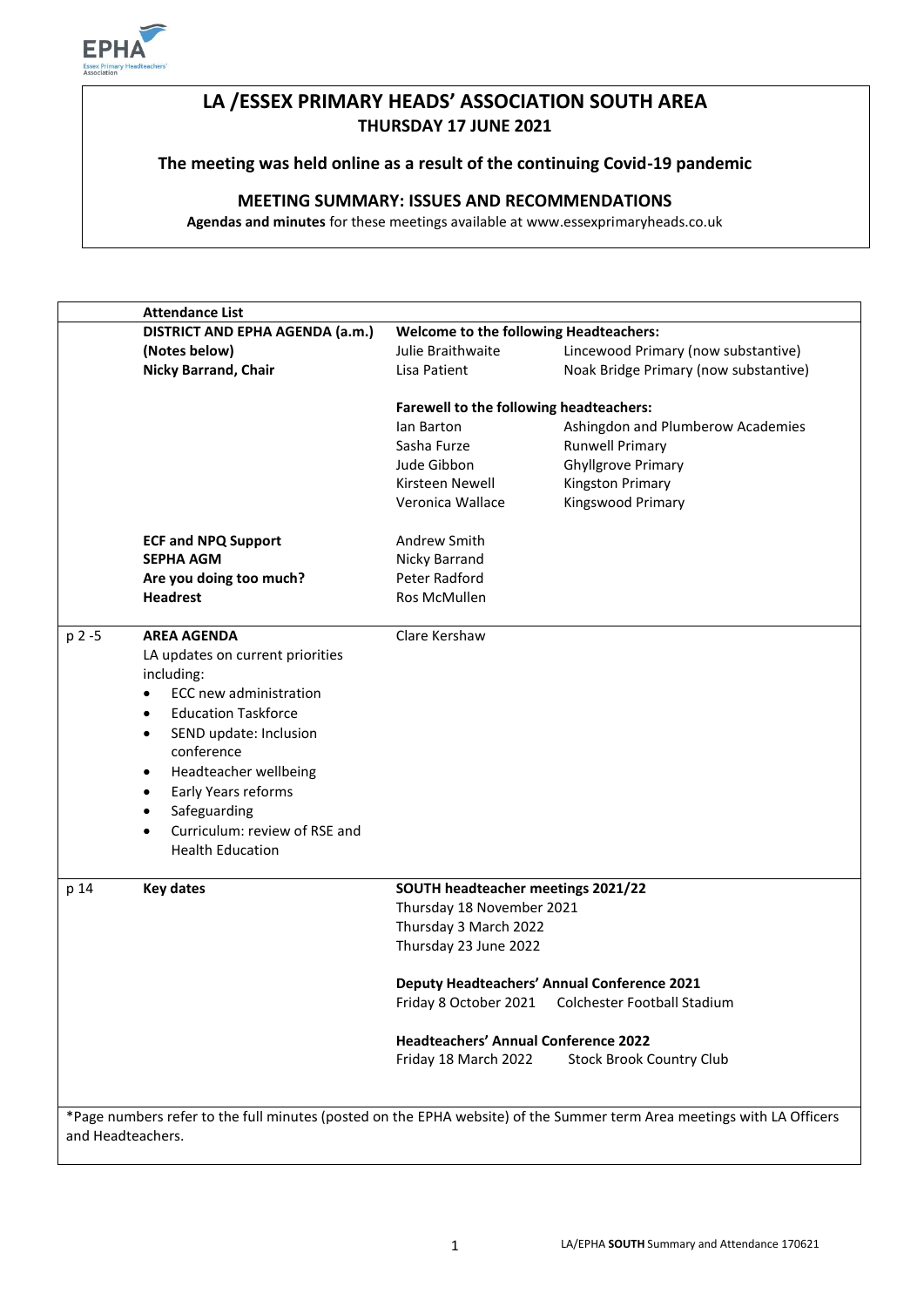

## **LA /ESSEX PRIMARY HEADS' ASSOCIATION SOUTH AREA THURSDAY 17 JUNE 2021**

#### **The meeting was held online as a result of the continuing Covid-19 pandemic**

## **MEETING SUMMARY: ISSUES AND RECOMMENDATIONS**

**Agendas and minutes** for these meetings available at www.essexprimaryheads.co.uk

| John Archer            |  |  |  |
|------------------------|--|--|--|
| Nicky Barrand          |  |  |  |
| Liz Benjeddi           |  |  |  |
| Julie Braithwaite      |  |  |  |
| Luke Bulpett           |  |  |  |
| Sandra Dorrington      |  |  |  |
| Donna Dry              |  |  |  |
| Jo Farrow              |  |  |  |
| Jude Gibbon            |  |  |  |
| Miriam Gould           |  |  |  |
| Diana Mason            |  |  |  |
| Lisa Patient           |  |  |  |
| Penny Pepper           |  |  |  |
| Harriet Phelps-Knights |  |  |  |
| Damian Pye             |  |  |  |
| Lorraine Ramet         |  |  |  |
| Veronica Wallace       |  |  |  |
| Sharon Walker          |  |  |  |
|                        |  |  |  |

Kelly Stock Burnham Primary

Cherry Tree Primary Emma Dawson Thundersley Primary South Green Juniors **Richard Green** Grove Wood Primary Brightside Primary **Example Bulpett Brightside Primary Let also Report Brightside Primary** Canvey Island Infants **Gary Soars** Edward Francis Primary Bardfield Primary **Catherine Stalham** Winter Gardens Primary Greensted Infant & Nursery | Dave Walton Woodham Ley Primary Ghyllgrove Primary **Sarah Warnes** Jotmans Hall Primary Buttsbury Infants | Lucy Wass Holt Farm Juniors Noak Bridge Primary **Eversley Primary Brentwood** Janet Duke Primary **Clare Branton** Willowbrook Primary Great Berry Primary **Steve Bowsher** Larchwood Primary Wickford Primary **Vickford Primary** Jenni Evans Warley Primary Kingswood Primary **Ingrid Nicholson** Doddinghurst Infants

Ros McMullen **Headrest** Headrest Sue Twaites Kelvedon Hatch Primary Simon Harbrow **CEO South Essex Academy** | Val Wisdom Blackmore Primary Martyn Clarke Parkwood Academy Christine Peden Pear Tree Mead Primary Bridgette Gough St Andrew's CE, Colchester Rachelle Tidiman Ghyllgrove Primary **Apologies** Emma Campkin Kingswood Primary Nera Butcher Hogarth Primary

Clare Kershaw Director of Education Lisa Fergus **Assistant Director, South** Maz Norman Head of EY and Education, South Hilary Luckman School Effectiveness Partner Melanie Clapton School Effectiveness Partner

#### **Basildon/Billericay/Wickford Rochford/Rayleigh/Castle Point/Canvey Island**

North Crescent Primary | Sarah Meacher Holly Trees Primary

# Westwood Academy Jen Burdett Great Wakering Primary Lincewood Primary | Christine Redpath The Robert Drake Primary Montgomerie Primary Samantha Willis Canewdon and St Nicholas Primaries

Nella Murthen Long Ridings Primary Matt O'Grady West Horndon Primary In Attendance **In Attendance Bernadette Rossiter** St Joseph the Worker Catholic Primary Pam Langmead EPHA Professional Officer | James Rogers Ingrave Johnstone CE Primary Peter Radford **Beyond This** Beyond This Sally Taggart St Mary's CE Primary, Shenfield

Sam Murrell **Sam Murrell** Lubbins Park Primary **Daniel Craft** Holy Family Catholic Primary **Catholic Primary** William Read Primary **LA Officers** Sean Tobin Berlesduna Trust **Sean Tobin** Berlesduna Trust

Note: If your attendance or apologies have not been noted please contact the EPHA Professional Officer at [pam@langmead.me.uk](mailto:pam@langmead.me.uk) for amendment.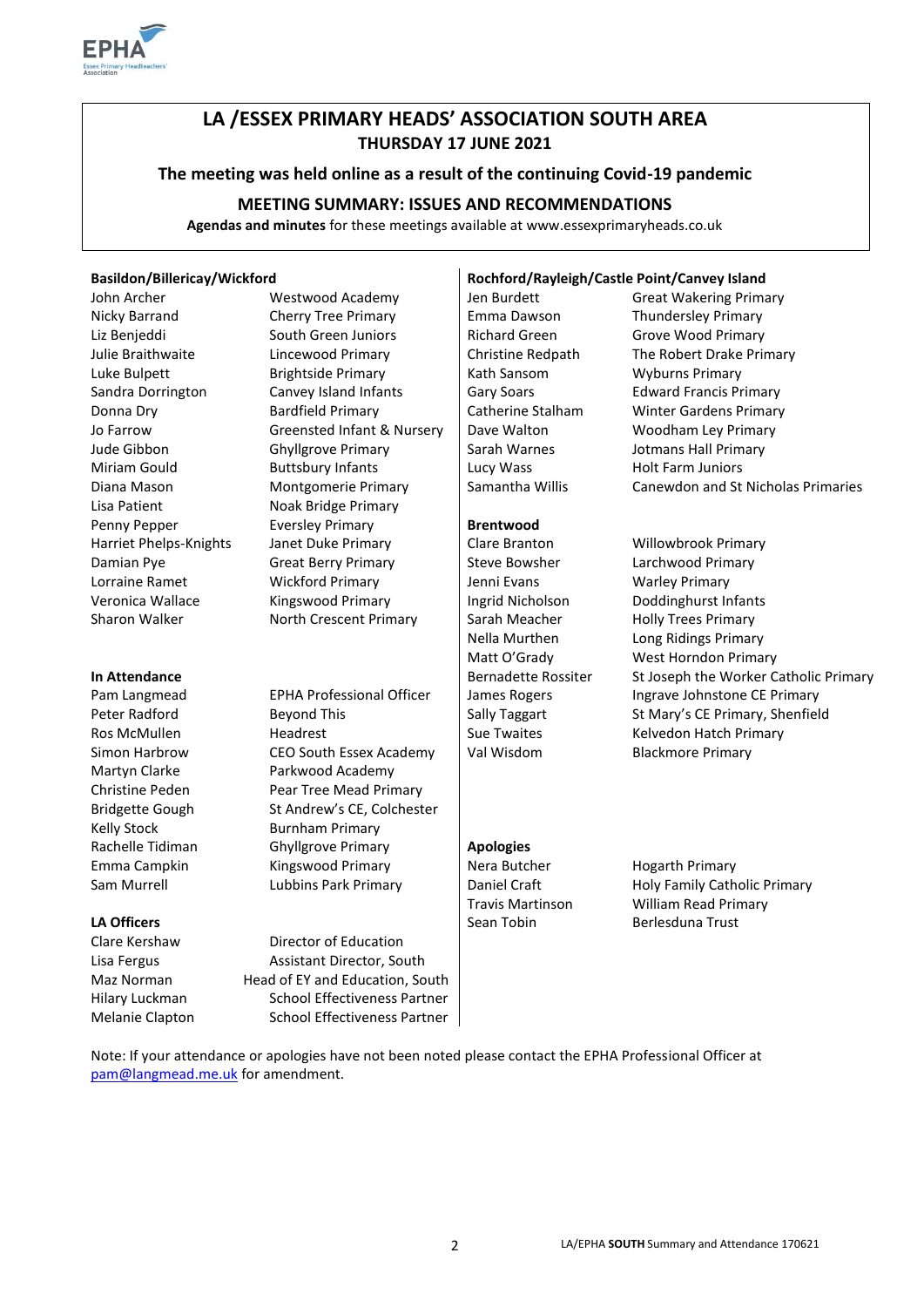

## **SOUTH EPHA AREA MEETING MINUTES 17 JUNE 2021**

#### **1. WELCOME**

The meeting was held online as a result of the continuing Coronavirus pandemic. Nicky Barrand, the South Area Chair welcomed headteachers to the meeting.

#### **Welcome to the following Headteachers:**

| Julie Braithwaite | Lincewood Primary (now substantive)   |
|-------------------|---------------------------------------|
| Lisa Patient      | Noak Bridge Primary (now substantive) |

#### **Farewell to the following headteachers:**

| lan Barton       | Ashingdon and Plumberow Academies |
|------------------|-----------------------------------|
| Sasha Furze      | <b>Runwell Primary</b>            |
| Jude Gibbon      | <b>Ghyllgrove Primary</b>         |
| Kirsteen Newell  | <b>Kingston Primary</b>           |
| Veronica Wallace | Kingswood Primary                 |

If you are leaving please make use of the EPHA new heads' checklist, and complete it for your successor. This is available on the EPHA website at <https://essexprimaryheads.co.uk/info-and-documents/good-practice/>

#### **2. DELIVERY OF THE EARLY CAREER FRAMEWORK PROGRAMME AND NPQs**

Andrew Smith, headteacher at Lyons Hall Primary, attended the meeting to inform heads about alternative support available for the Early Career Framework and NPQs.

In addition to Teaching School Hubs, other organisations can deliver the Early Career Framework and reformed NPQs. In Essex, the Professional Learning Network/Lyons Hall School has chosen to deliver both the ECF programme and the suite of NPQ programmes to give schools more of a choice of provision.

PLN/LH has a long, proven track-record of delivery on these priorities across Essex and its borders, having delivered NPQs for the last 18 years, the Accelerate programme (a precursor to the ECF) and currently delivering the early roll out of the ECF programme.

#### **Early Career Framework**

PLN is a Delivery partner for Ambition Institute providing the DfE funded Full-Induction Programme at no cost to your school. The two-year programme is delivered by a team of facilitators who are experienced practising teachers. It includes:

- Training for Early Career teachers (ECTs) and mentors
- Materials can be adapted to respond to the context of our schools.
- Mainly online content and video conferencing

PLN has chosen Ambition as their programme is completely flexible. If school has a different priority one week (e.g. parents evening, assessment) or if the Early Career Teacher or mentor is absent, they miss that week and start again the next week - they don't have to 'catch up' with the missed week.

The Department for Education is funding all training, at no cost to schools.

All state funded schools offering statutory induction will receive additional funding to deliver the Early Career Framework reforms.

The funding will cover:

 5% off timetable in the second year of induction for all early career teachers to undertake induction activities including training and mentoring - **£1200**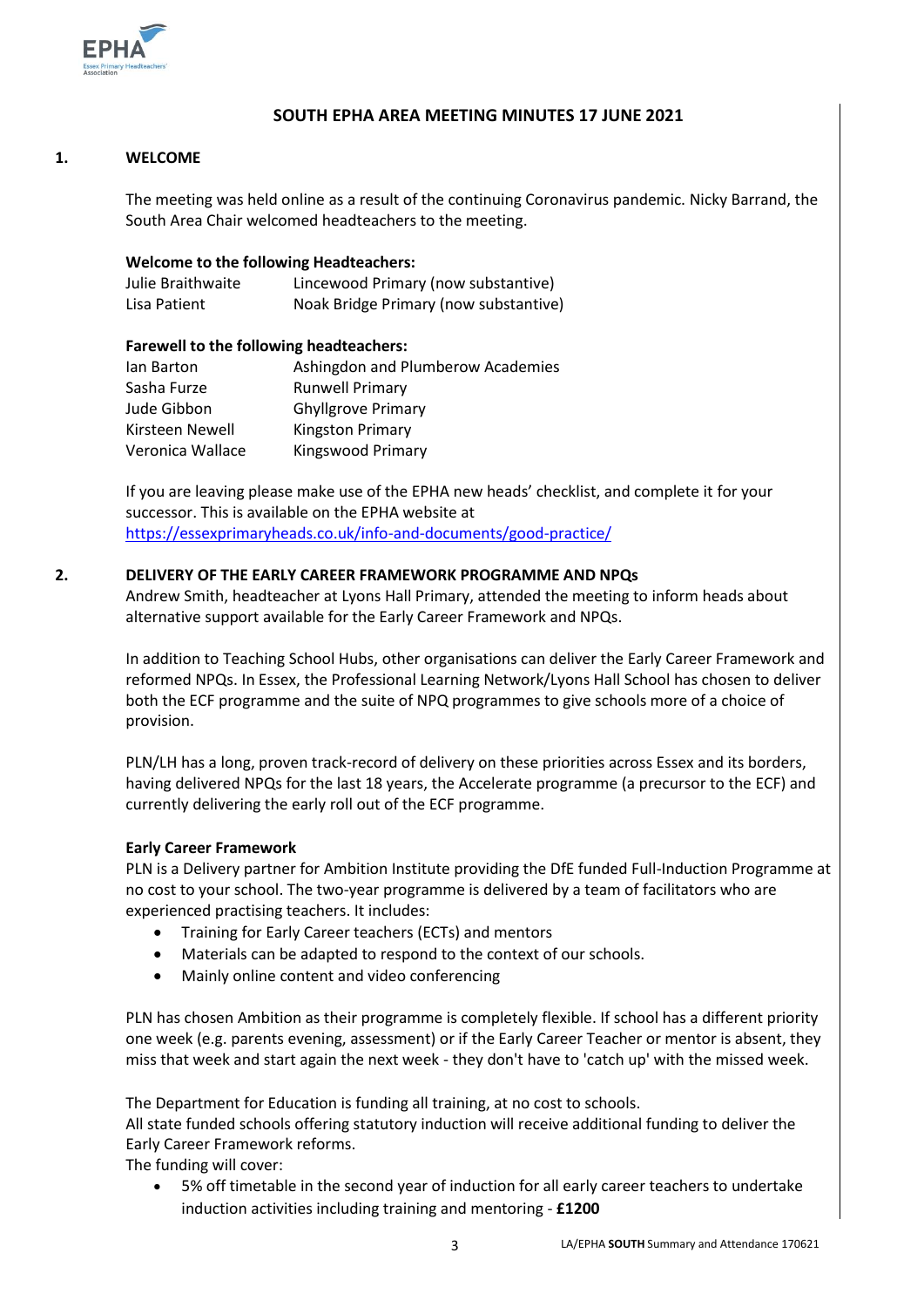

 Funding for mentors to spend with early career teachers in the second year of induction - this is based on 20 hours of mentoring across the academic year - **£900**

For those on the Full Induction Programme, there will be a payment to schools for the time that mentors of ECTs spend on DfE mentor training (ie training from a funded programme provider) which will consist of 36 hours of backfill time over two years per mentor.

| <b>Mentor's Unit Cost</b> (years 1 & 2)<br>Time off timetable for training | <b>England</b><br>(excluding the<br>London Area) | <b>Inner</b><br>London<br>Area | <b>Outer</b><br>London<br>Area | <b>Fringe</b><br>Area |
|----------------------------------------------------------------------------|--------------------------------------------------|--------------------------------|--------------------------------|-----------------------|
| 36h cost (2 years of training)                                             | £1576.10                                         | £1929.24                       | £1737.14                       | £1623.24              |

Funding for training and support in year 1 is funded directly to schools as now through the National Funding Formula.

#### **Reformed NPQs:**

PLN/LH will continue to deliver the whole suite of reformed NPQs across all phases and settings. Working in partnership with Teach First, alongside Surrey Teaching Schools Network with whom we have a long standing relationship.

Some NPQs will be funded and for some schools in more difficult circumstances there will be full scholarship funding – the DfE has not released this information yet.

#### **3. SOUTH EPHA ANNUAL GENERAL MEETING**

#### **a) CHAIR'S REPORT**

Nicky Barrand, Chair of South EPHA, gave the following report.

Welcome to everyone as we head towards the end of another very peculiar year! "Curiouser and curiouser" comes to mind.

#### **Review of the year**

Nick Hutchings, our EPHA Vice Chair, has summarised events well: Last year I spoke to you all about the challenges we had all faced from Lockdown 1.0. How we had all coped and closed schools within 2 days. I hoped that it would never happen again! I talked about how we had been thinking about the new Ofsted inspections the previous October and how that had gone out of the window fairly quickly. I then talked about a possible second peak. Who knew that we would have a small respite over the summer holiday, before Lockdown 2.0. The Autumn Term tumbled out of control within weeks. We had schools closing bubbles multiple times, we had a hybrid approach to learning online and in school, we had staff isolating and then coming back, we had Ofsted virtual visits and we were trying our best with the ever-changing guidelines being issued by the government. Managing schools through an increasing R-Value and viral load became almost impossible. This was then followed by the new tier system, which didn't allow for parity across the county. We had the ridiculous notion that you might live or work in an area where restrictions meant a school couldn't open, but 100m down the road, it was possible.

After one of the weirdest Christmas's possible we were preparing to open schools again, until a brave decision was made by our Director of Education to close the schools that were still open. I don't think I will ever forget having taken a call over Sunday lunch the day before schools were to open, and then having to work out how to close my school within 18 hours and gather the information on who our key worker families were before reopening on the Tuesday, only to find out on the Monday night we were into Lockdown 3!!!

Since then the pressure has just continued to rise. We are now all masters of the LFT, we know what a PCR is and now understand which is more important - or not!!! We collate results twice a week in

NB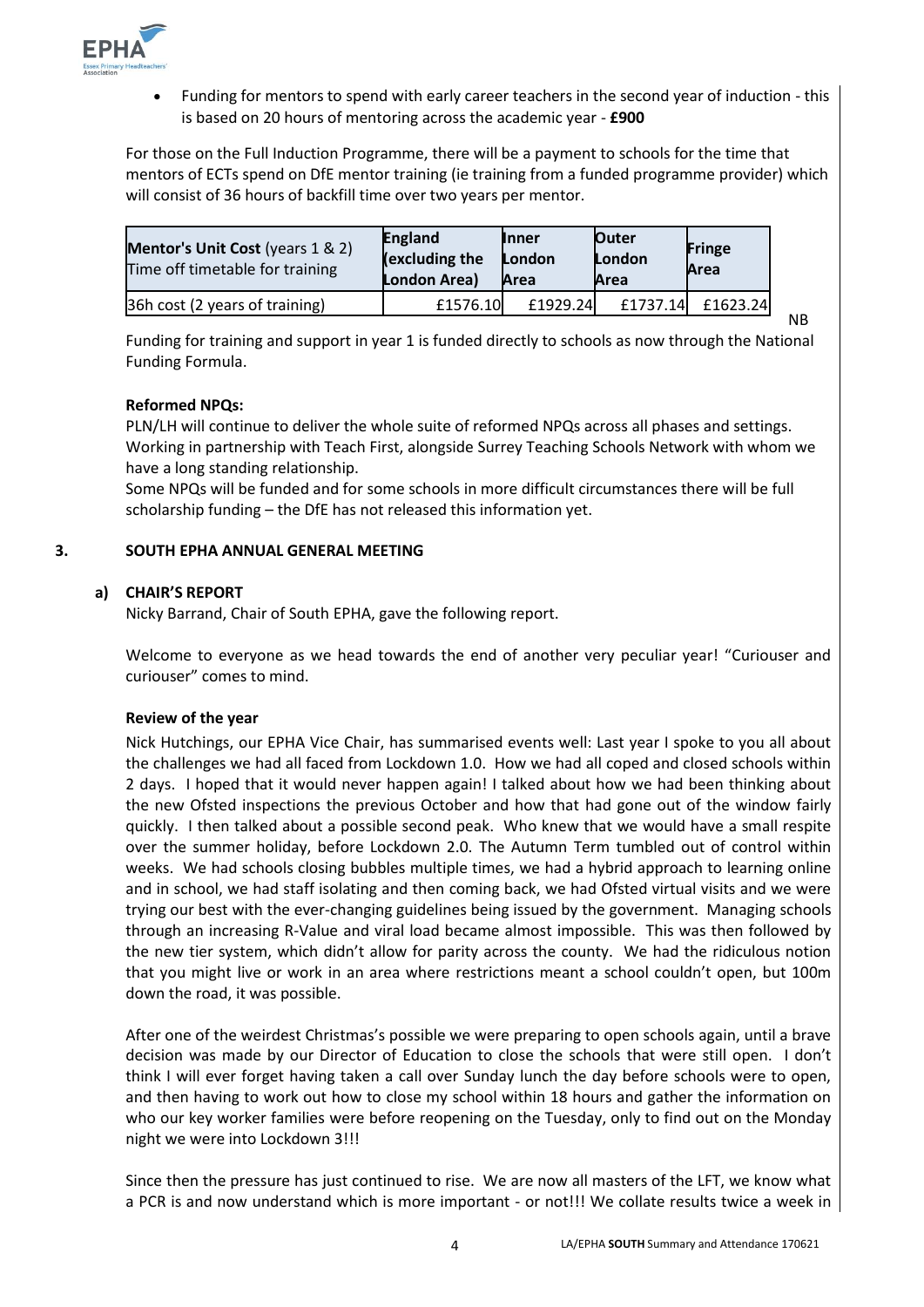

our own time and still aren't allowed time off as we are checking for positive COVID results within our parent community over the weekends via email. We have managed a million updates to our risk assessments, dealt with shielding and then not shielding staff. We have written individual risk assessments, upped the amount of online learning being offered and managed the transition between online and in person learning. We have ensured all our policies and procedures are up to date. We have taken a massive load of safeguarding cases and been asked to make instant, and often life changing decisions for our communities. We have ensured we have kept in touch with children who may not even be in the same time zone. We have been a pillar of strength for our staff and community and at no point have we been able to make a mistake or show fatigue. We have been a front-line service of unsung heroes.

Without your leadership and the commitment of your staff, our NHS workers and other Key Workers would not have been able to save lives or keep the country going. We have been expected to put ourselves at risk and we have done this because of the commitment we have to the children and families we work with. It is appalling that the government has now rewarded school staff with a pay freeze to thank them for their role in ensuring the country continued to function.

As restrictions ease we are now faced with further impossible decisions. Should we be booking the residential trip, should we have a sports day or Year 6 leavers' party? Decisions on these events alone are enough to make you quiver when you think of the risks associated with them. In addition to this we now have the teams of people that have been able to work from home wanting to poke about in schools again as life is 'getting back to normal'.

I am sure that like many of you I am tired of hearing 'getting back to normal'; we need to accept that we will not return to the normal we knew before. As Alice says in Alice in Wonderland, "I can't go back to yesterday because I was a different person then". We will develop a new normal and that will be one that has to remain fluid and responsive to the need to make last minute changes. Whether it is variants of COVID-19 or a flu epidemic or some other significant, far-reaching event normal is going to be different. We will deliver just as we have over the last 18 months, by being innovative, tenacious, compassionate, resilient and the many other traits that make us good at and able to do our jobs. As Heraclitus said, "Change is the only constant thing" and this is echoed in Peter Radford's book, where he expands this, "and in much of life that change happens irrespective of our contribution. But in teaching the change is our contribution, and it is permanent."

The last 18 months have been brutal for Heads. We have used every last ounce of energy to keep every plate spinning and we are all overflowing with stress. The mere mention of Ofsted is making us feel sick. We need time to recover, before someone starts looking at why we haven't had a chance to do a learning walk, a lesson visit, a deep dive. There needs to be recognition by the Local Authority that just because the restrictions are being lifted, it doesn't mean that schools and Heads are now ready for business as usual. We need the LA to support us on this. What I can tell you is that EPHA will make this very, very clear to every agency that wants to visit a school and poke around.

We need to take care of ourselves, put the oxygen mask on first, so we can continue to take care of our children, our staff and our families and do the amazing job that we love. "You can't change others, you can only change yourself." (Radford) We need to be mindful of the impact of impossible workloads on our well-being and ensure that we get some perspective and balance in our lives.

For the future, it really does seem to be a game of chance. We can certainly expect more initiatives to 'catch up', 'recover' … the sad part is that often these will be delivered with much fanfare, often by 'experts' who haven't seen inside a classroom or a school for some considerable time, if ever. They will continue to try to fit round pegs into square holes totally missing the point about early identification and support of needs, the impact of social, emotional and mental health needs on children (and their families). "Imagination is the only weapon in the war against reality." says the Cheshire Cat, we are very good at imagining a better future.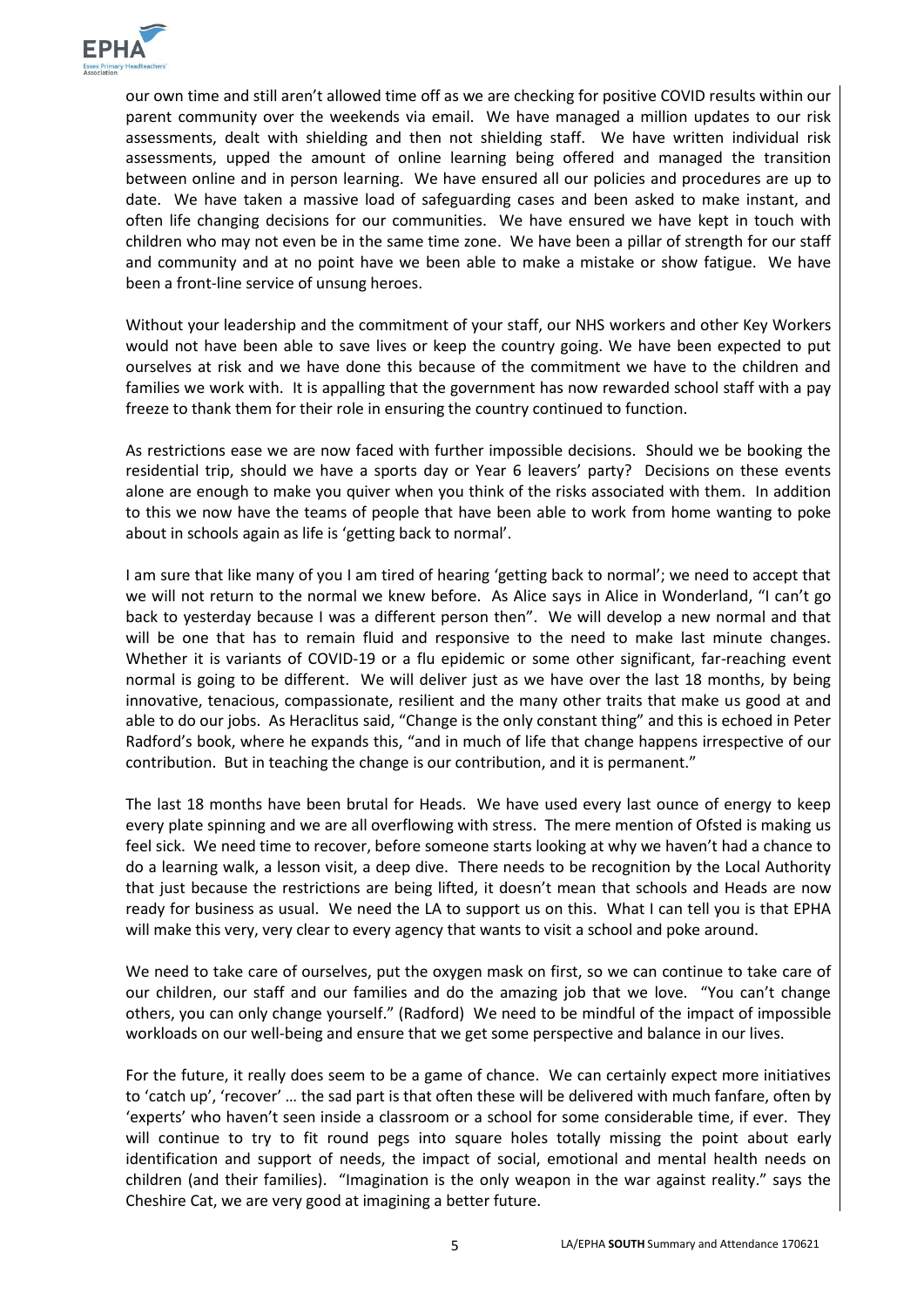

I am proud to Chair this group of Heads and to work with you. We work incredibly hard and are very good at our jobs and sometimes we lose sight of that. We are just about hanging on! There will be some colleagues who are hiding how they actually feel and put a brave face on things. You must talk to colleagues. This is the only way we can survive what we have been through. Be honest, have a cry. It is ok not to be ok and to paraphrase the Mad Hatter, when you can't look on the bright side, EPHA and your EPHA colleagues will sit with you in the dark.

All of the EPHA chairs applaud every single one of you for being you, for still running your schools, for making a difference to the lives of your community and staff.

It is an ideal opportunity to thank Pam for being everything to everyone. She has been working for EPHA for more years than anyone can remember and she is the rock that we all rely on. When you need to check a piece of information, have a shoulder to cry on, have a joke or have a moan, she is there at the end of the phone, email or a Zoom call. Without her EPHA would just not work. You are brilliant Pam. You continue to work for the betterment of education and Headteacher well-being. I am sure my colleagues will join me in sending you a round of applause and many congratulations via email and text message - some might even switch a camera on and un-mute to whoop and cheer!!!!

We are all the Essex Primary Headteachers' Association. Look after yourselves and enjoy the summer when it comes and switch off and rest!!!

## **b) ELECTION OF OFFICERS AND LOCAL DELIVERY GROUP REPRESENTATIVES**

| <b>Chair</b>                 | Nicky Barrand (Cherry Tree Primary)            |
|------------------------------|------------------------------------------------|
| <b>Vice-Chair</b>            | Richard Green (Grove Wood Primary)             |
| <b>Treasurer</b>             | vacancy                                        |
| <b>Wickford</b>              | Heidi Blakeley (Abacus Primary)                |
| <b>Billericay</b>            | Liz Benjeddi (South Green Juniors)             |
| <b>Rochford</b>              | Hayley O'Dea (Great Wakering Primary)          |
| Rayleigh                     | Gary Soars (Edward Francis Primary)            |
| <b>Brentwood</b>             | Matt O'Grady (West Horndon Primary)            |
| <b>Canvey Island</b>         | Karen Tucker (Canvey Juniors)                  |
| <b>Castle Point/Benfleet</b> | Emma Dawson (Hadleigh Infants)                 |
| <b>Basildon East/Pitsea</b>  | Nicky Barrand (Thundersley Primary)            |
| <b>Basildon West</b>         | Angela Russell (St Anne Line Catholic Infants) |

The officers and Local Delivery Group representatives were thanked for the hard work that they do on behalf of headteachers in the South Area and for agreeing to continue in their roles or taking on new positions.

**c) The Summer term EPHA newsletter**, including dates for the 2021/22 school year, was circulated to headteachers in advance of the meeting -these can also be found on the EPHA website [www.essexprimaryheads.co.uk.](http://www.essexprimaryheads.co.uk/)

#### **d) EPHA Annual Subscription**

Funding for EPHA will be continue to be top-sliced from the Delegated Schools Grant. Area meetings will continue to be "free" to all primary headteachers, as will the website, headteacher briefings and advice and support from the Professional Officer.

[https://essexprimaryheads.co.uk/files/what-headteachers-get-in-return-for-their-epha-contribution-](https://essexprimaryheads.co.uk/files/what-headteachers-get-in-return-for-their-epha-contribution-2020-21.pdf)[2020-21.pdf](https://essexprimaryheads.co.uk/files/what-headteachers-get-in-return-for-their-epha-contribution-2020-21.pdf)

#### **e) EPHA County Annual General Meeting**

The EPHA county AGM will be held on Thursday 30<sup>th</sup> September at the Lion Inn, Boreham.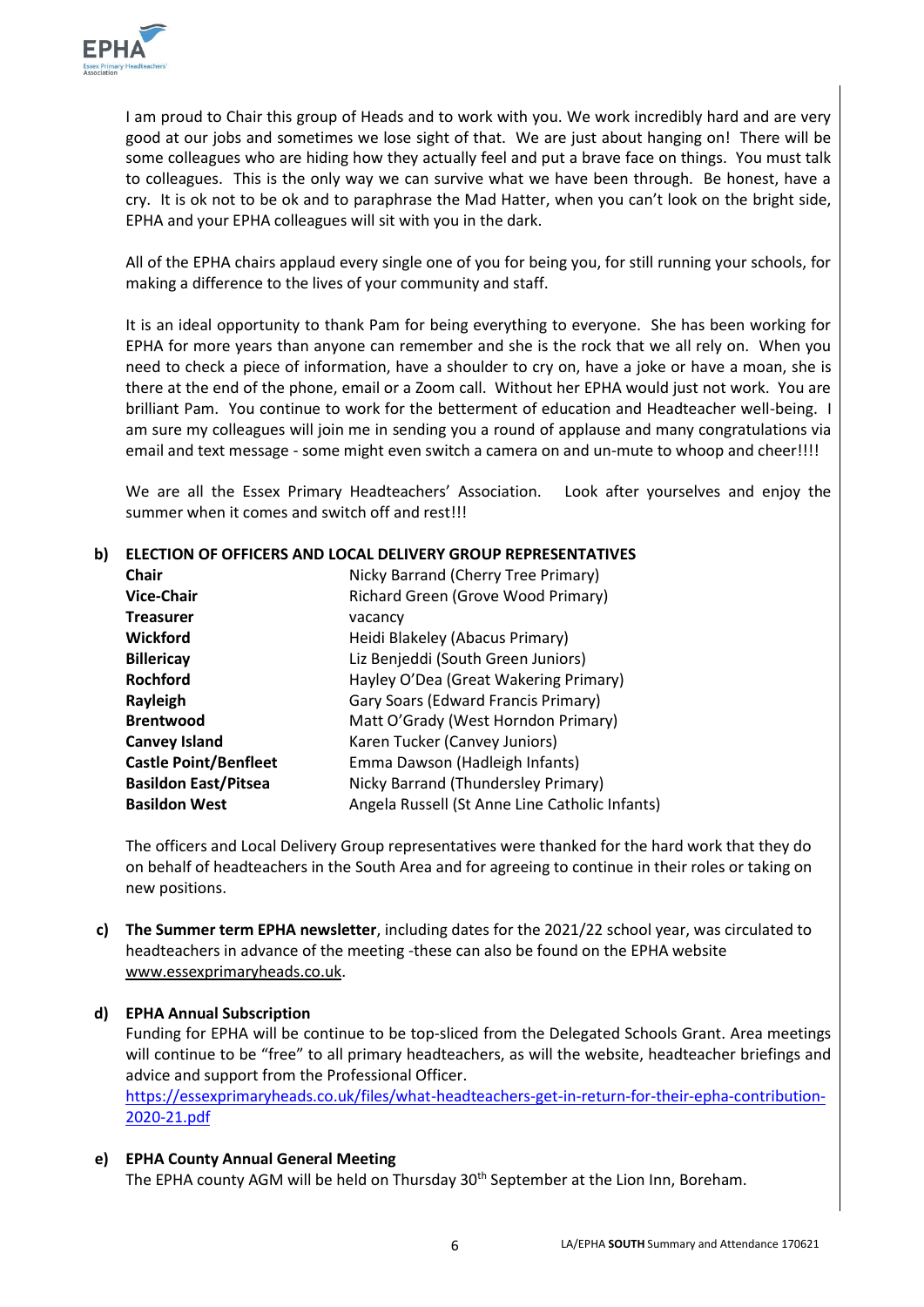

#### **f) Conferences**

Headteachers were reminded that the Deputy Headteachers' conference will be held on Friday 8 October 2021, once again in person at the Colchester Football Stadium (key note speakers Mick Waters and Mary Myatt) and next year's annual Headteachers' conference will be held on Friday 18 March 2022 at Stock Brook Country Club.

The programme and booking form for the Deputy Conference will be emailed to schools at the end of June.

#### **4. ARE YOU DOING TOO MUCH?**

#### **Peter Radford**

The art of doing less, but achieving more.

This session will focus on how to lead your team effectively and create a thriving working environment that is sustainable and balanced. For too long we have just accepted that teaching and headship has to be all consuming. Another way is possible.

Having gone through a breakdown, and out the other side, Peter Radford, author of Love Teaching Keep Teaching, will draw on his experience to present a different approach to leading mentally healthy schools whilst staying mentally healthy!

For over 20 years BEYOND THIS founder Peter Radford has worked to help people live significant lives and positively impact the lives of others. He is an experienced public speaker, teacher, trainer and coach with a wealth of experience, of leadership, management, personal development and education. He now works with businesses, organisations & schools to help develop the strategies and momentum to meet the challenge of change and achieve their goals. www.beyondthis.co.uk

What are the ingredients of mental health? Peter explained that everyone is on a continuum between:

Wholly content, positive and optimistic………………….……………………..Despair, hopeless, possibly suicidal

He argued that when someone's emotional wellbeing is towards the right hand side of this continuum, their ability and capability is impaired.

There are six main psychological needs: *Connectedness:*

- LOVE to give and receive love
- BELONGING being connected to and accepted by others
- UNDERSTOOD someone "gets you"
- *Hope:*
- ACHIEVEMENT like you are competent and progressing
- AUTONOMY the sense of being in control
- PURPOSE your life matters and has meaning

Peter referred to the need for a changing and stimulating environment: adults and children alike are hugely impacted by the culture of a school. *Our challenge as leaders is to pay greater attention to the nature of the 'cage' we are perpetuating…*

On achievement Peter noted that headship can be an "impossible job with ever-changing standards and constant comparison, leading to an unending sense of falling short". He advised "facing what you have already dug" – i.e. looking at what you have already achieved, not what there is still to do.

He touched on the Veneer Theory (often referred to as Original Sin) – whether: All people are essentially bad, lazy and selfish Or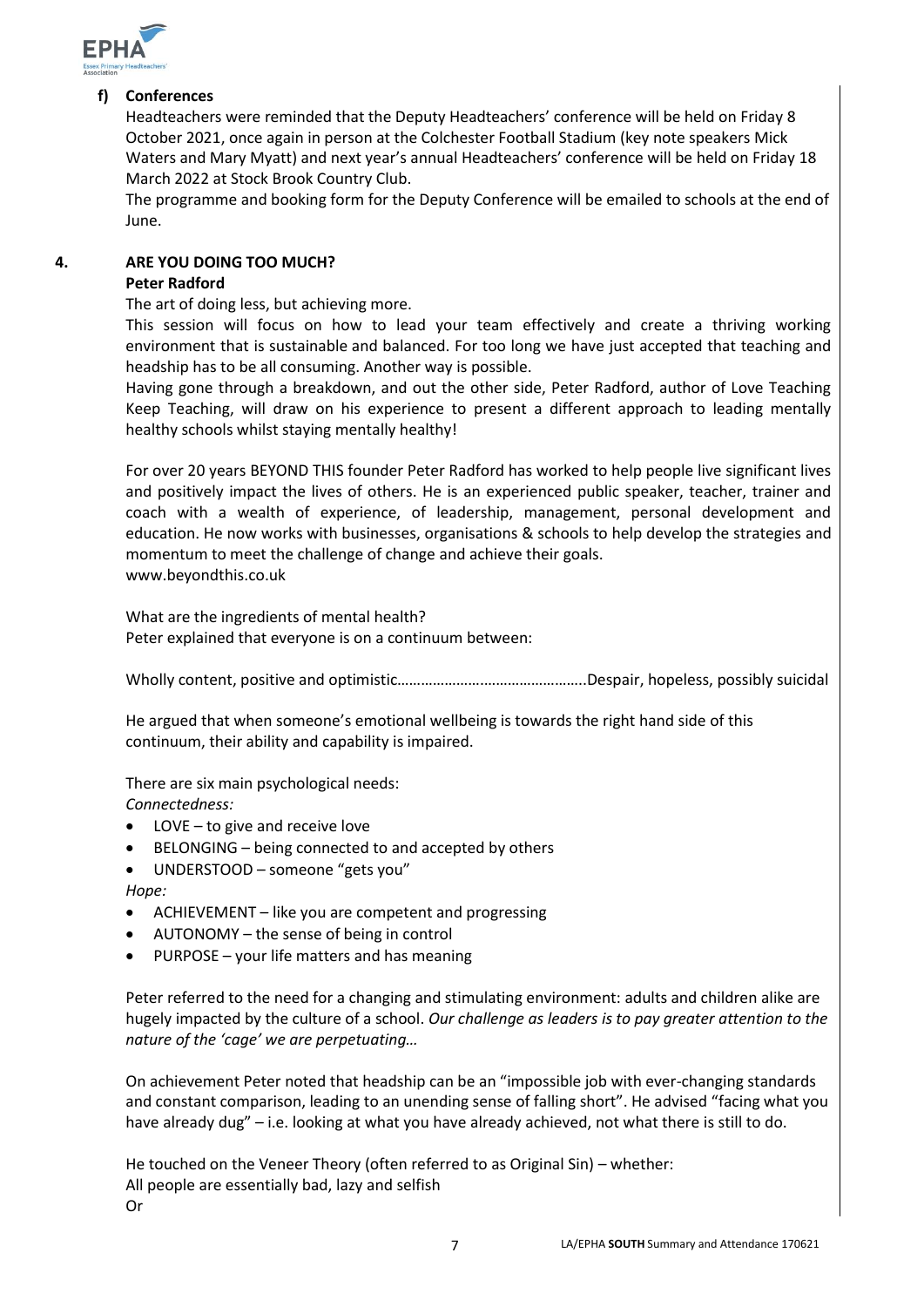

All people are essentially creative, proactive and want to make a difference.

Peter argued that a negative view of human nature tends to result in a controlling approach to leadership

He referred to a book by **Humankind: a hopeful history** by Rutger Bregman

ROWEs: Results Only Work Environments

"Management is about creating conditions for people to do their best work".

Peter quoted Daniel Pink:

"Think of the great artists of all time, Van Gogh, Picasso, Georgia O'Keefe… Nobody said to them, 'You must paint this sort of picture. You must begin at 8.30am. You must paint with the people we tell you and you must paint in this way.' That would have been ludicrous."

He shared a slide setting out the characteristics of the **command and control leader** versus the **empowering leader**.

Oversight versus control? – situational leadership



A culture of trust requires TRUST & VALUE

The strength of a wall is not derived from the strength of the individual bricks but from the mortar that binds them together

Trust is the mortar!

The most important factor in creating a culture of trust… acknowledgment Ignoring someone's work has exactly the same negative effect on motivation as deliberately destroying it.

Maya Angelou:

I've learnt that people will forget what you've said, people will forget what you did, but people will never forget how you've made them feel."

Peter's book Love Teaching Keep Teaching: The Essential Guide to Improving Wellbeing at All Levels in Schools Is available from Crown House Publishing

Two new online courses from UK Ed Academy…

- Growing mentally healthy schools and classrooms for teachers
- Growing mentally healthy schools and classrooms for leaders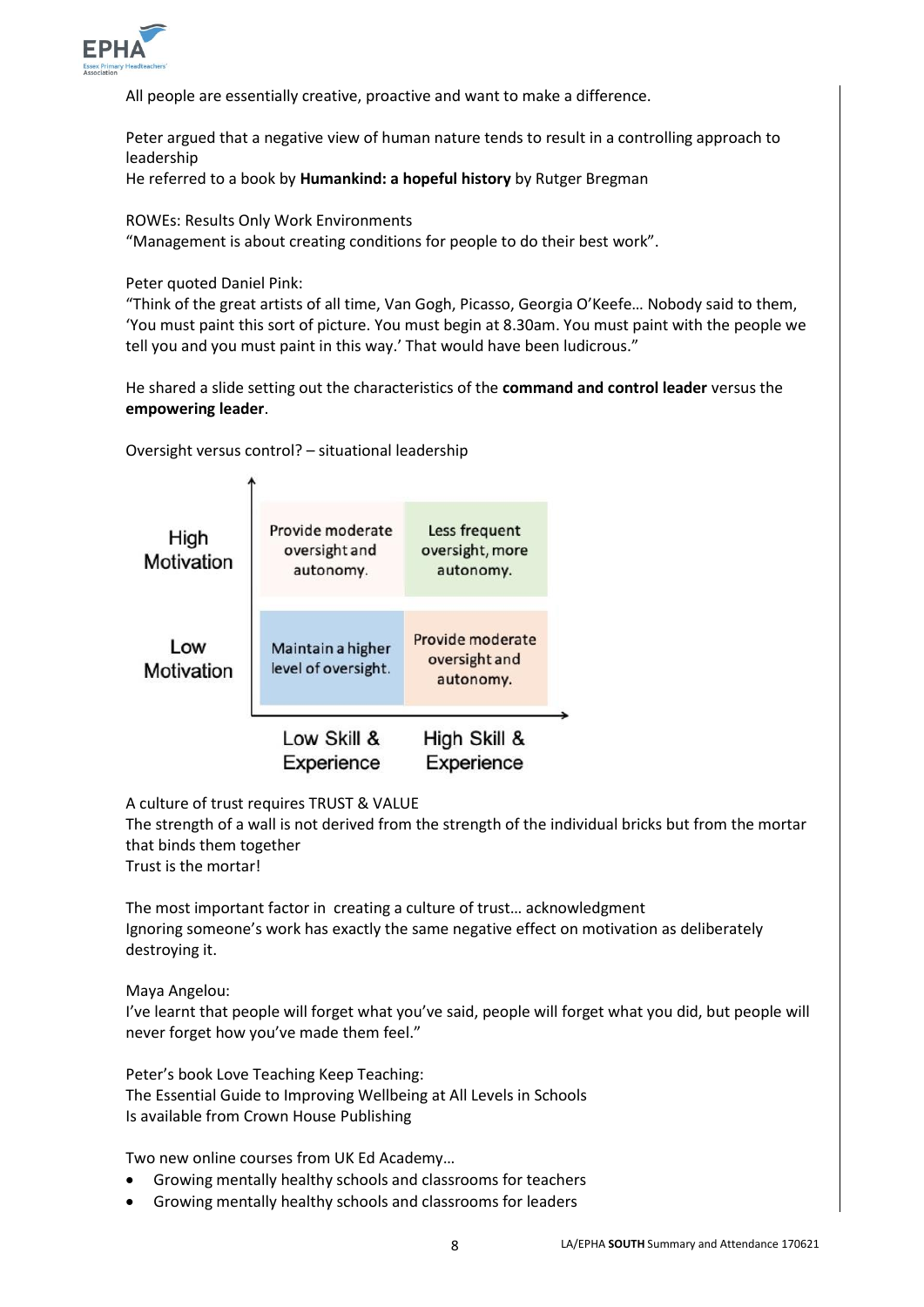

Peter's slides are available on the EPHA website at <https://essexprimaryheads.co.uk/meetings/termly-area/north-east/> And a recording of the presentation can be accessed at https://youtu.be/fneEsTqYijl

#### **5. HEADREST**

Headrest was co-founded in October 2020 by Ros McMullen and Andrew Morrish, two former headteachers and Multi-Academy Trust CEOs.

Headrest is a confidential, free telephone support service for headteachers. The free service means that a group of experienced headteachers, who coach and mentor serving heads and senior executive leaders, are offering 'a listening ear' free of charge for those who are exhausted and needing to chat with someone who understands. In this session, Ros introduced and explained how the helpline works and why it was set up to support heads at this critical time. More information at<https://www.headrestuk.co.uk/>

Why now?

- Headteacher wellbeing a priority
- Increase in workload/anxiety levels
- Operational and not strategic
- Lack of support for headteachers
- Sodden sponges
- The need for rapid response
- We've sat in your chair
- Safe, non-judgmental, anonymous

Key issues being brought to the helpline

- Bubbles/safety
- Ill health (self and family)
- Feeling overwhelmed/stress
- Parental demands
- Facebook/Social Media
- Lack of governance support
- Lack of LA/MAT support inc HR
- Suspension, disciplinary etc.
- Ofsted, monitoring etc.

How it works DM on Twitter @Headrest\_UK

Phone for free on 0800 862 0110

Website[: www.HeadrestUK.co.uk](http://www.headrestuk.co.uk/)

Email [Hello@HeadrestUK.co.uk](mailto:Hello@HeadrestUK.co.uk)

#### **Headrest will always get back to you.**

More information at<https://www.headrestuk.co.uk/>

#### **6. CLOSE OF MEETING AND THANK YOU FROM THE SOUTH CHAIR**

Nicky Barrand thanked the South headteachers for attending the meeting and wished them the very best for the last few weeks of term.